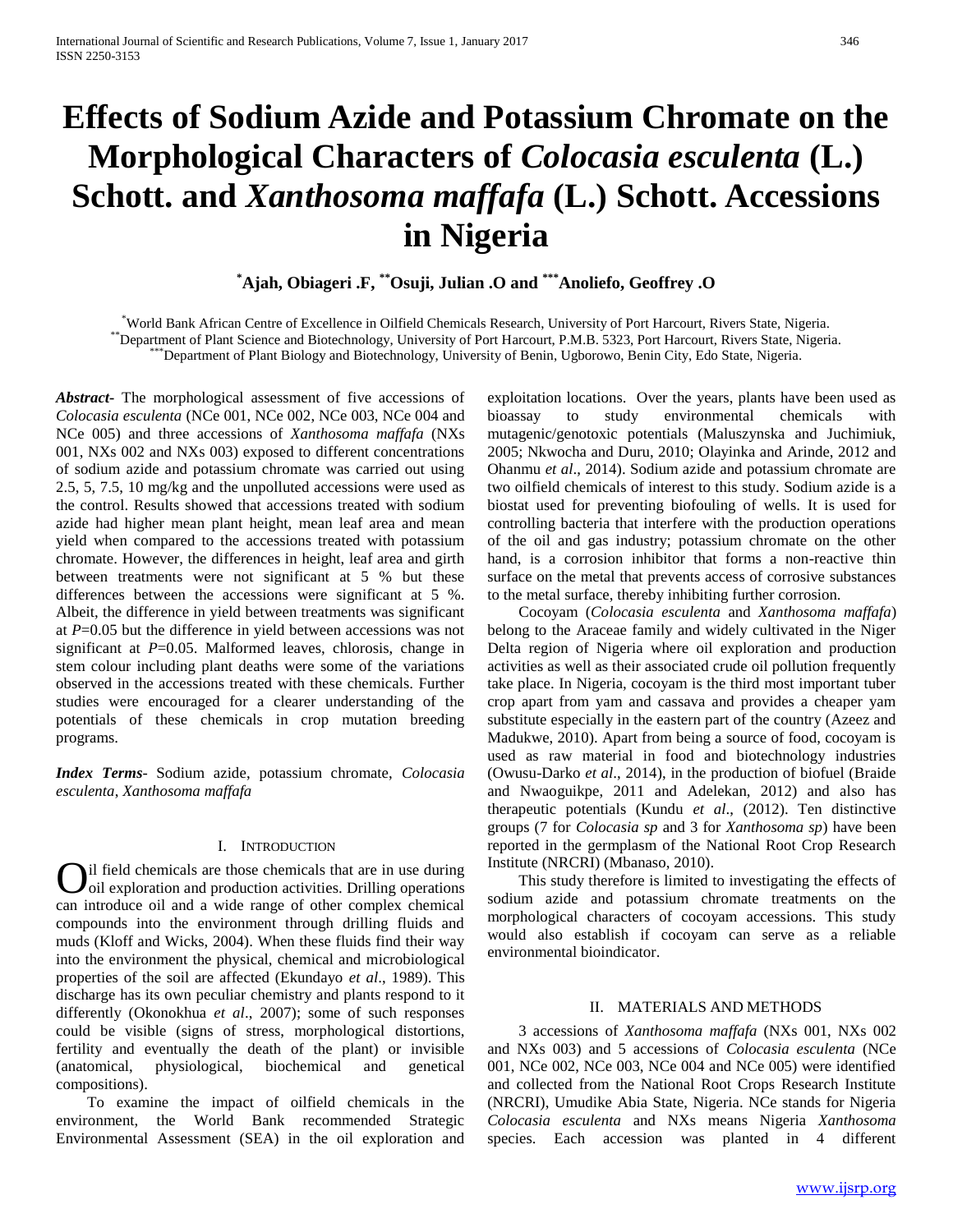concentrations: sodium azide 2.5, 5, 7.5 and 10 mg/kg and potassium chromate 2.5, 5, 7.5 and 10 mg/kg. These chemical concentrations resulted to 0.25, 0.5, 0.75 and 1 % w/w in soil on weight basis. Unpolluted soil was used as the control experiment. Each of these accessions was planted in polythene bags containing 10 kg soil and the chemicals were applied by mixing each concentration with 400 ml of water. This mixture was used in watering the plants immediately after planting, kept in the open and monitored regularly. The plants were watered with 200 ml of water when needed as this experiment was done during the rainy season. Weeding was done by hand picking. This experiment was set up was in a Randomized Complete Block Design and kept at the Ecological Research Centre of the University of Port Harcourt.

 Morphological characters of the control and the treated plants were carried out five months after planting. Plant heights were obtained by measuring the plants from the soil level to the collar of the uppermost leaf. The leaf areas were determined by measuring the length and width (at the widest point) of each leaf. The product of this was multiplied by a correction factor of 0.75 to cater for leaf shape (Okonokhua *et al*., 2007). The girths were

also measured, while the number of malformed leaves, leaves with chlorosis and different stem colours were visually scored. At maturity, the corms were harvested and weighed.

 Data generated were exposed to two way analysis of variance (ANOVA) and the means were separated using the HSD test at 5 %.

## III. RESULTS

 *Effects on plant height*: The effects of sodium azide and potassium chromate treatments on the heights of different accessions were shown in Table 1. The difference in mean plant heights between different treatments was not significant at *P*=0.05 but the difference in mean plant heights between different accessions was significant at *P*=0.05. Investigation also showed that NXs 001 of *X. maffafa* was mostly affected by sodium azide treatment, having a mean height of 23.8 cm while NCe 004 of *C. esculenta* was mostly affected by potassium chromate treatment, having a mean height of 13.88 cm (Figure 1).

| <b>Chemical</b><br>treatment | Conc.<br>(mg/kg) | <b>NCe</b><br>001 | <b>NCe</b><br>002 | <b>NCe</b><br>003 | <b>NCe</b><br>004 | <b>NCe</b><br>005 | <b>NXs</b><br>001 | <b>NXs</b><br>002 | <b>NXs</b><br>003 |
|------------------------------|------------------|-------------------|-------------------|-------------------|-------------------|-------------------|-------------------|-------------------|-------------------|
| Control                      |                  | 29.1              | 34.0              | 33.8              | 28.3              | 31.0              | 24.5              | 26.0              | 30.2              |
| Sodium azide                 | 2.5              | 33.0              | 29.0              | 37.8              |                   | 32.0              | 27.5              | 34.5              | 35.5              |
|                              | 5                | 41.6              | 34.0              | 29.5              | 35.0              | 27.8              | 26.2              | 34.8              | 39.3              |
|                              | 7.5              | 43.8              | 37.5              | 38.0              | 41.5              | 28.0              | 22.5              | 26.5              | 43.3              |
|                              | 10               | 43.0              | 28.2              | 29.5              | 29.0              | 26.0              | 19.0              | 27.0              | 34.5              |
| Potassium                    | 2.5              | 34.0              | 30.0              | 32.8              | 28.0              | 26.5              | 21.7              | 22.5              | 34.5              |
| chromate                     | 5                | 39.0              |                   | 34.3              | 27.5              | 23.5              | 27.5              | 27.0              | 36.0              |
|                              | 7.5              | 36.0              |                   | 35.0              |                   | 26.0              | 21.0              | 32.0              | 34.5              |
|                              | 10               | 30.0              | 33.5              | 26.0              |                   | 29.5              | 16.0              | 4.5               | 36.0              |

 *Effects on leaf area*: The effects of these oilfield chemicals on the leaf area of various accessions under study were summarized in Table 2. The difference between different treatments was not significant at *P*=0.05 but the difference between difference accessions was significant at *P*=0.05. Moreover, it was observed that the leaf area of NXs 002 was mostly affected by sodium azide treatment, having a mean leaf area of  $146.2 \text{ cm}^2$  while potassium chromate treatment badly affected NCe 004 (Figure 2), with a mean leaf area of 61.9 cm<sup>2</sup>.

| Table 2: Effects of sodium azide and potassium chromate treatments on the leaf area $\text{cm}^2$ of different accessions |  |  |
|---------------------------------------------------------------------------------------------------------------------------|--|--|
|                                                                                                                           |  |  |
|                                                                                                                           |  |  |
|                                                                                                                           |  |  |

| <b>Chemical</b><br>treatment | Conc.<br>(mg/kg) | <b>NCe</b><br>001 | <b>NCe</b><br>002 | <b>NCe</b><br>003 | <b>NCe</b><br>004 | <b>NCe</b><br>005 | <b>NXs</b><br>001 | <b>NXs</b><br>002 | <b>NXs</b><br>003 |
|------------------------------|------------------|-------------------|-------------------|-------------------|-------------------|-------------------|-------------------|-------------------|-------------------|
| Control                      |                  | 113.1             | 139.5             | 194.5             | 160.5             | 201.5             | 149.5             | 121.5             | 201.7             |
| Sodium azide                 | 2.5              | 72.9              | 158.4             | 212.3             |                   | 175.3             | 172.3             | 181.6             | 233.4             |
|                              | 5                | 154.9             | 150.5             | 119.1             | 203.0             | 176.7             | 192.2             | 167.9             | 477.5             |
|                              | 7.5              | 198.7             | 170.7             | 223.1             | 331.1             | 208.8             | 133.5             | 105.4             | 375.2             |
|                              | 10               | 227.1             | 178.1             | 113.9             | 150.1             | 171.7             | 110.3             | 129.9             | 217.0             |
| Potassium                    | 2.5              | 110.9             | 132.0             | 187.3             | 90.1              | 190.2             | 66.2              | 112.3             | 246.2             |
| chromate                     | 5                | 154.3             |                   | 146.5             | 157.5             | 145.2             | 202.5             | 98.6              | 229.4             |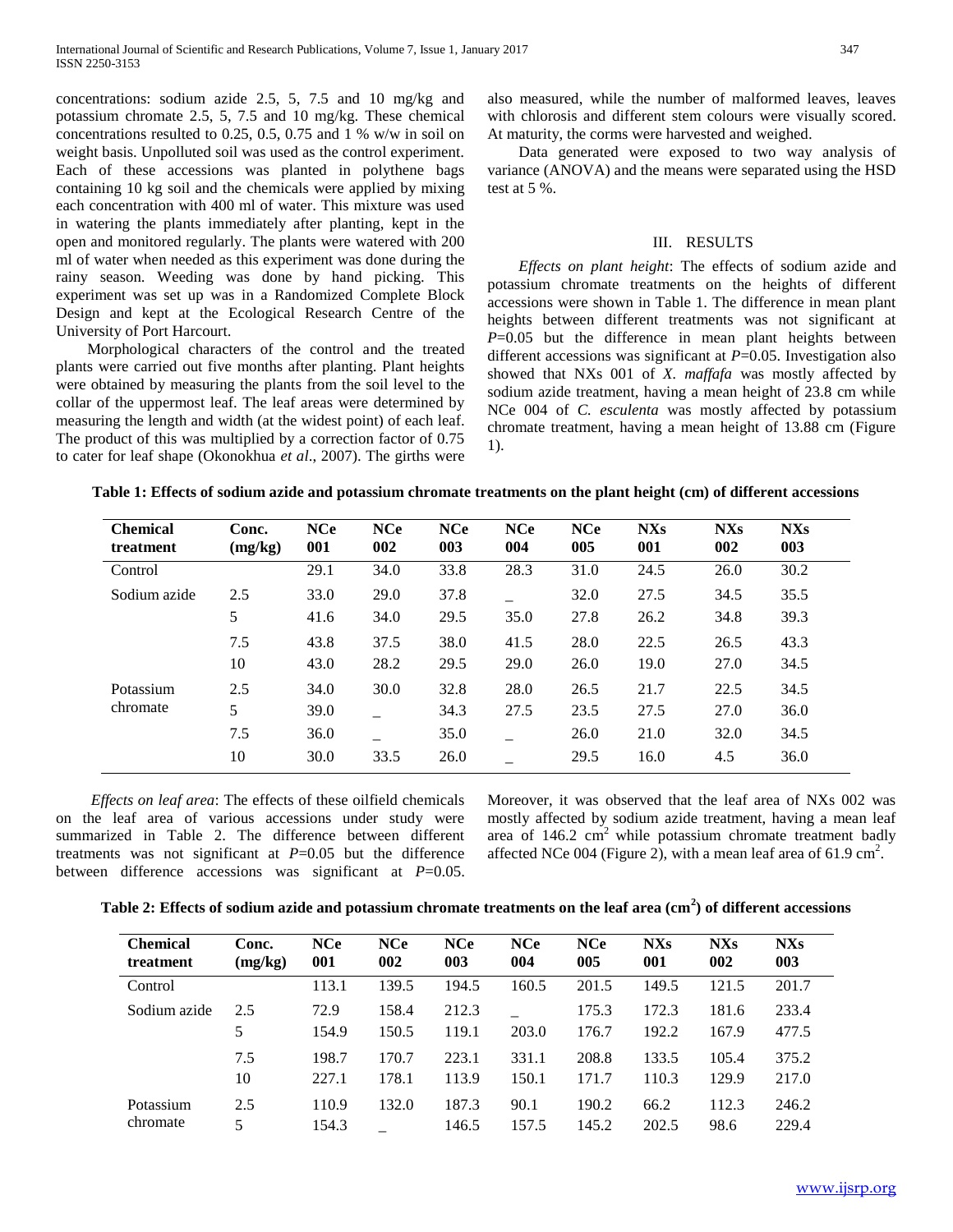| 7.5 62.7 179.3 168.3 107.1 198.5 211.5                                                                |  |   |  |  |
|-------------------------------------------------------------------------------------------------------|--|---|--|--|
| 10 				94.3 							105.0 								116.9 														300.9 									56.1 									11.3 									384.8 |  | _ |  |  |

 *Effects on girth:* The summary of the effects of these chemicals on the plant girth was captured in Table 3. The difference between different accessions was significant at *P*=0.05 but the difference between different treatments was not significant at *P*=0.05. However, analysis showed that the girth of

NCe 001 was mostly affected by sodium azide treatment, with a mean girth of 4.32 cm. On the other hand, potassium chromate treatment badly affected NCe 002 as it had a mean girth of 1.88 cm (Figure 3).

|  | Table 3: Effects of sodium azide and potassium chromate treatments on the girth (cm) of different accessions |  |  |
|--|--------------------------------------------------------------------------------------------------------------|--|--|
|--|--------------------------------------------------------------------------------------------------------------|--|--|

| <b>Chemical</b><br>treatment | Conc.<br>(mg/kg) | <b>NCe</b><br>001 | <b>NCe</b><br>002 | <b>NCe</b><br>003 | <b>NCe</b><br>004 | <b>NCe</b><br>005 | <b>NXs</b><br>001 | <b>NXs</b><br>002 | <b>NXs</b><br>003 |
|------------------------------|------------------|-------------------|-------------------|-------------------|-------------------|-------------------|-------------------|-------------------|-------------------|
| Control                      |                  | 5.7               | 6.2               | 7.2               | 5.1               | 5.3               | 5.7               | 5.0               | 6.2               |
| Sodium azide                 | 2.5              | 3.0               | 4.0               | 5.1               |                   | 6.9               | 5.5               | 7.5               | 4.5               |
|                              | 5                | 4.5               | 5.5               | 4.5               | 6.2               | 4.5               | 4.0               | 7.3               | 5.3               |
|                              | 7.5              | 5.3               | 4.8               | 6.0               | 7.5               | 5.6               | 4.2               | 5.0               | 6.5               |
|                              | 10               | 4.5               | 3.5               | 5.0               | 6.0               | 5.9               | 5.0               | 6.5               | 5.5               |
| Potassium                    | 2.5              | 4.4               | 4.0               | 5.0               | 5.0               | 6.8               | 4.6               | 5.6               | 5.9               |
| chromate                     | 5                | 5.0               |                   | 4.5               | 4.1               | 6.8               | 5.3               | 6.0               | 4.5               |
|                              | 7.5              | 3.5               |                   | 5.2               |                   | 4.3               | 6.0               | 7.5               | 5.5               |
|                              | 10               | 3.0               | 3.5               | 4.3               |                   | 7.0               | 4.5               | 1.2               | 6.0               |

 *Effects on yield*: The effects of sodium azide and potassium chromate treatments on the weight of yield of various accessions were summarized in Table 4. The difference in mean yield between different treatments was significant at *P*=0.05 meanwhile the difference between various accessions was not significant at *P*=0.05. Albeit, NCe 002 had the least mean yield as it produced 67.5 g and 17.5 g in sodium azide and potassium chromate treatments respectively. Assessment between the two chemicals also showed that sodium azide treatment influenced the accessions to have higher yield than potassium chromate treatments (Figure 4).

| <b>Chemical</b><br>treatment | Conc.<br>(mg/kg) | <b>NCe</b><br>001 | <b>NCe</b><br>002 | <b>NCe</b><br>003 | <b>NCe</b><br>004 | <b>NCe</b><br>005 | <b>NXs</b><br>001 | <b>NXs</b><br>002 | <b>NXs</b><br>003 |
|------------------------------|------------------|-------------------|-------------------|-------------------|-------------------|-------------------|-------------------|-------------------|-------------------|
| Control                      |                  | $150^{\circ}$     | $150^a$           | $100^a$           | 75 <sup>a</sup>   | 100 <sup>a</sup>  | 50 <sup>a</sup>   | 25 <sup>a</sup>   | 200 <sup>a</sup>  |
| Sodium azide                 | 2.5              | 70 <sup>a</sup>   | 35 <sup>a</sup>   | 130 <sup>a</sup>  | 0 <sup>a</sup>    | 200 <sup>a</sup>  | 150 <sup>a</sup>  | 150 <sup>a</sup>  | 180 <sup>a</sup>  |
|                              | 5                | 160 <sup>a</sup>  | 100 <sup>a</sup>  | 150 <sup>a</sup>  | 50 <sup>a</sup>   | 150 <sup>a</sup>  | 50 <sup>a</sup>   | 100 <sup>a</sup>  | 150 <sup>a</sup>  |
|                              | 7.5              | 230 <sup>a</sup>  | 50 <sup>a</sup>   | 170 <sup>a</sup>  | 500 <sup>a</sup>  | 80 <sup>a</sup>   | 70 <sup>a</sup>   | 100 <sup>a</sup>  | 200 <sup>a</sup>  |
|                              | 10               | 80 <sup>a</sup>   | 85 <sup>a</sup>   | 160 <sup>a</sup>  | 25 <sup>a</sup>   | 200 <sup>a</sup>  | 50 <sup>a</sup>   | 100 <sup>a</sup>  | 150 <sup>a</sup>  |
| Potassium                    | 2.5              | 50 <sup>a</sup>   | 50 <sup>a</sup>   | 90 <sup>a</sup>   | 50 <sup>a</sup>   | 170 <sup>a</sup>  | 80 <sup>a</sup>   | 150 <sup>a</sup>  | 220 <sup>a</sup>  |
| chromate                     | 5                | 100 <sup>b</sup>  | 0 <sup>b</sup>    | 50 <sup>b</sup>   | 200 <sup>b</sup>  | 80 <sup>b</sup>   | 100 <sup>b</sup>  | 30 <sup>b</sup>   | 120 <sup>b</sup>  |
|                              | 7.5              | 50 <sup>b</sup>   | 0 <sup>b</sup>    | 60 <sup>b</sup>   | 0 <sup>b</sup>    | 100 <sup>b</sup>  | 50 <sup>b</sup>   | 40 <sup>b</sup>   | 150 <sup>b</sup>  |
|                              | 10               | 40 <sup>b</sup>   | 20 <sup>b</sup>   | 80 <sup>b</sup>   | 0 <sup>b</sup>    | 100 <sup>b</sup>  | 60 <sup>b</sup>   | 10 <sup>b</sup>   | 50 <sup>b</sup>   |

**Table 4: Effects of sodium azide and potassium chromate treatments on the weight of yield (g) of different accessions**

Values with different superscripted alphabets within column are significantly different at 5 %

 *Effects on leaf surface*: Potassium chromate treatment induced malformed leaves in NCe 003, NXs 002 and NXs 003 (Plate 1). Interestingly, when these malformed leaves either fell off or are excised the new leaves that emerged were observed to be normal.

*Other effects:* Different variations observed on the morphology of various accessions included chlorosis, change in stem colour, change in the number of leaves per plant.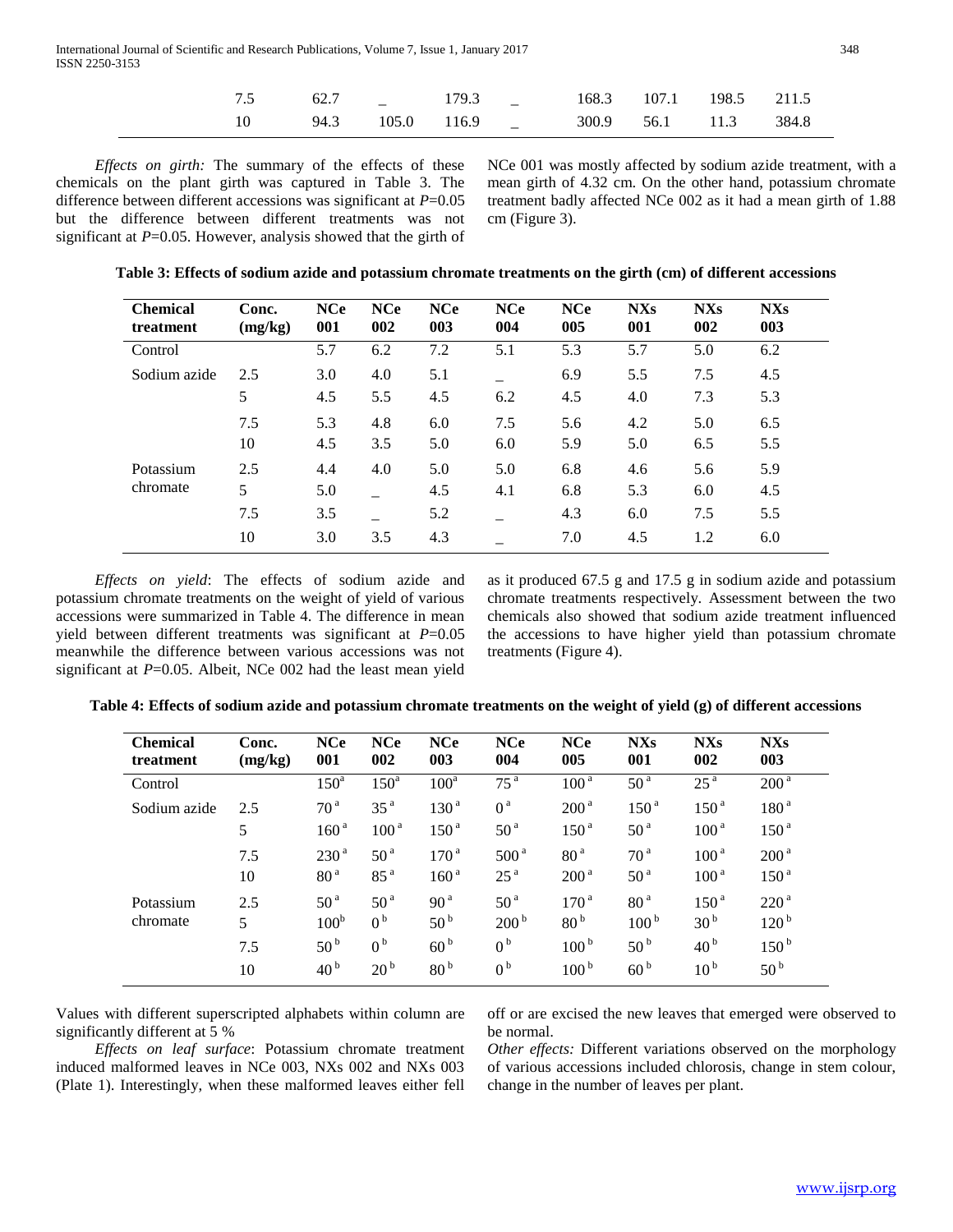

**Plate 1: Malformed leaves**: a) Control leaf of *Colocasia sp.*, b) Control leaf of *Xanthosoma sp.,* c) NXs 002 treated with 7.5 mg/kg of potassium chromate, d) NXs 002 treated with 5 mg/kg of potassium chromate, e) NXs 003 treated with 10 mg/kg of potassium chromate, f) NCe 003 treated with 5 mg/kg of potassium chromate

# IV. DISCUSSION

 Plant heights of these accessions responded differently to the chemical treatments. Morphologically, it was expected that the controls would perform better than the treated accessions but it was not so as some of the treated accessions even with higher concentrations had taller plants than the control. Calculating the mean height, it was observed that the total mean height of accessions treated with sodium azide (Figure 1) produced taller plants than with potassium chromate treatment. This trend was also reported by Warghat *et al*. (2011) in *Abelmoschus moschatus.* They observed that treatment with sodium azide even in higher concentrations produced plants that were taller than the control. The significant difference between different accessions indicates that each accession has its own unique chemistry and way of dealing with environmental chemical (Osuji and Nwala, 2015). Increased plant heights in relation to the control were also reported in *Colocasia esculenta* polluted with crude petroleum oil (Bamidele and Sijuade, 2012).

 The responses of these accessions to leaf area and girth also follow the trend of the plant height. It was observed that the differences between different treatments were not significant at 5 % but the differences between different accessions to these parameters were. Al-Qurainy (2009) on *Eruca sativa,* also reported increased leaf area even at higher concentration of sodium azide. The comparison between sodium azide and potassium chromate treatments across these parameters showed that sodium azide treated plants had better vegetative attributes. This indicates that potassium chromate is a toxic environmental chemical and, suppresses vegetative vigour of these accessions more than sodium azide. Reduced leaf area has been attributed to limitation of nutrients uptake necessary for expansion of leaf area occasioned by high level of pollutants (Adu *et al*., 2015).

 The mean yield difference between different accessions was not significant but the mean yield difference between treatments was significant. Different accessions treated with sodium azide produced more yield than those treated with potassium chromate, even when compared with the controls (Table 4). Sodium azide with 7.5 mg/kg produced the highest yield in NCe 004 (500 g) and NCe 001 (230 g) as compared with their controls that produced 75 g and 150 g respectively. Meanwhile, potassium chromate treatments produced the highest yield in NXs 003 (220 g) treated with 2.5 mg/kg and NCe 004 (200 g) treated with 5 mg/kg; their controls however, produced 200 g and 75 g respectively. Al-Qurainy (2009) reported that at 3 mM concentration of sodium azide, the yield after 60 days was

found to be very high even when compared to untreated plants. In the same vein, Eze and Dambo (2015) reported that *Zea mays* treated with 0.02 mM of sodium azide produced the best yield in terms of vigour and size when compared to the control. They suggested that sodium azide is a chemical with the potential to induce targeted variability in plants and induces point mutation in plants bringing about robust and improved characters in plants. This suggestion is evident in the responses of these accessions to sodium azide treatments.

 Malformed leaves are one of the first signs that indicate a plant under stress; this character was seen in some accessions treated with potassium chromate. Obute *et al*. (2007) attributed the development of malformed leaves to chromosome fracture, decline in the auxin level and change in ascorbic acid concentration. The formation of normal leaves after the excision of the malformed leaves confirmed that potassium chromate had genotoxic potential and the potency of the chemical subsided after awhile. The reduction of the efficacy of potassium chromate after its introduction into the environment was also reported by Ajah and Obute, (2017). Chlorosis and change in stem colour are some of the effects of these chemicals on the accessions. Gnanamurthy *et al.* (2011) and Warghat *et al*. (2011) also reported similar result with sodium azide treatments. They attributed it to decline in the chlorophyll content of plants; this decline causes nutrient restrictions and interferences that decrease the rate of photosynthesis leading to poor yield in plants. The change in the number of leaves was also reported by Adu *et al*. (2015) on *Vigna unguiculata* with spent and unspent engine oil; they credited this phenomenon to the inability of treated plants to absorb water due to a change in the physical, biological and chemical properties of the soil.

 Plant deaths were observed in some accessions following treatments with these oilfield chemicals. Potassium chromate and sodium azide treatments caused the death of some accessions: NCe 004 treated with 2.5 mg/kg of sodium azide, NCe 002 treated with 5 and 7.5 mg/kg of potassium chromate and NCe 004 treated with 7.5 and 10 mg/kg of potassium chromate did not germinate at all. Omusun *et al*. (2008) with crude oil on *Amaranthus hybridus* reported plant death and credited the death of plants to poor wettability and aeration of the soil which causes loss of seed viability. The presence of these oilfield chemicals alters the chemistry of the soil, kills the microbes, and truncates the cell division that leads to growth thereby killing the corms which led to lack of germination at all.

 This study showed that potassium chromate treated plants have more severe effects than sodium azide treated plants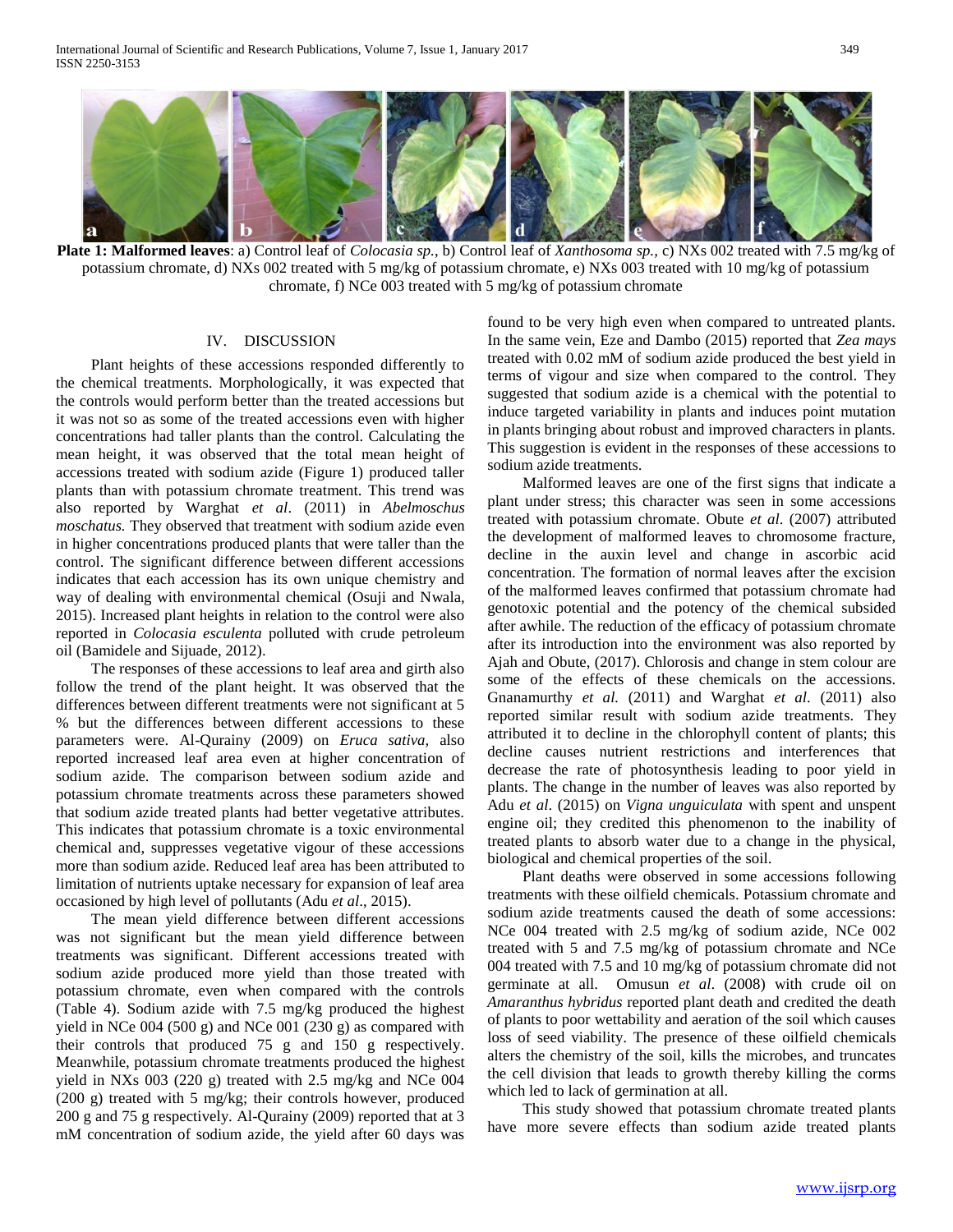(Figures 1, 2, 3 and 4). This indicates that potassium chromate is a chemical with xenobiotic potentials and is capable of causing the arrest of enzymatic activities, infertility, decay of vital plant parts and eventually plant deaths. More studies have to be carried out using this chemical so that its potentials can fully be understood. Sodium azide on the other hand, has been applauded by many researchers who advocated inculcating this chemical into plant breeding programs because it has produced robust characters in plants just like colchicine. In this study also, some treated accessions were observed to have higher yields than the controls; this trend is disturbing as the chemical composition of these yields may contain traces of these chemicals. This brings to mind what would happen if some of these yields were consumed by man?

# V. CONCLUSION

 The effects of these oilfield chemicals have been seen on the morphology of cocoyam but for a more definitive stance on whether to include these chemicals especially sodium azide in mutation breeding program the cuticular, proximate analysis and cytological studies have to be carried out as well. This study has shown that cocoyam is not a good environmental bioindicator because some treated accessions even in higher concentrations had more vegetative vigour than the control accessions. Therefore, it is pertinent to carry out soil assessment/monitoring (physico-chemical analysis) on plots of land where cocoyam would be planted so as to ensure that the soil is not compromised (polluted with chemicals) hence, ensuring the safety of our food source.



**Figure 1: Effects of sodium azide and potassium chromate treatments on the mean height off different accessions**

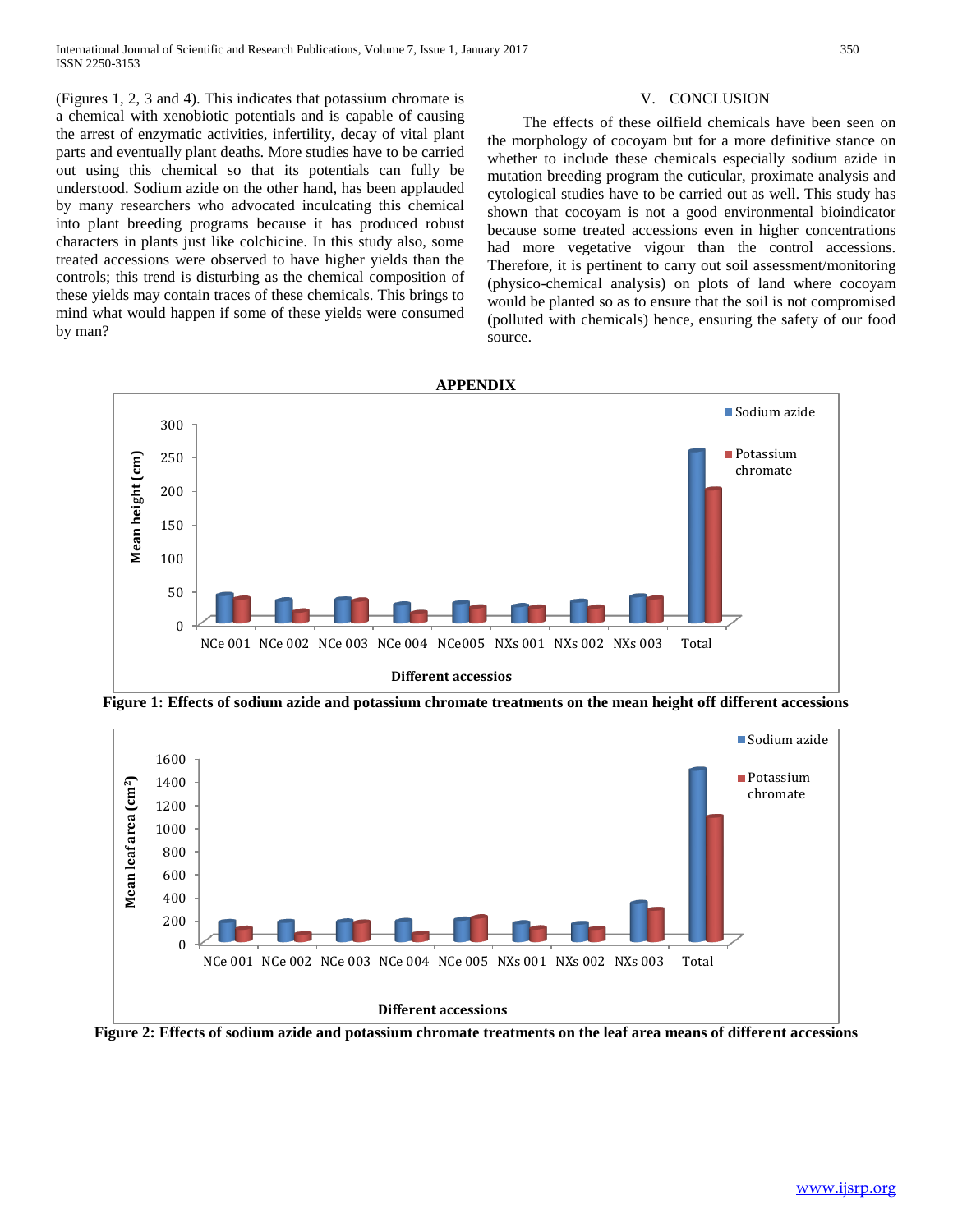

**Figure 3: Effects of sodium azide and potassium chromate treatments on the means of girth of different accessions**



**Figure 4: Effects of sodium azide and potassium chromate treatments on the mean yield of different accessions**

### ACKNOWLEDGMENT

The authors wish to appreciate the support received from the World Bank funded Centre of Excellence in Oilfield Chemicals Research, University of Port Harcourt.

#### **REFERENCES**

- [1] Adelekan, B. A. (2012). An evaluation of the global potential of cocoyam (*Colocasia* and *Xanthosoma species*) as an energy crop. *British Journal of Applied Science & Technology,* 2(1): 1-15.
- [2] Adu, A. A.; Aderinola, O. J. and Kusemiju, V. (2015). Comparative effects of spent engine oil and unused engine oil on the growth and yield of *Vigna Unguiculata* (Cowpea). *International Journal of Science and Technology,* 4(3):105-118.
- [3] Ajah, O. F, Obute, G. C. (2017). Mutagenicity of oil drilling fluid (Potassium Chromate) on the seedlings of *Vigna unguiculata* L. (Walp). in the Niger Delta, Nigeria. *Biotechnology Journal International*, 17(1): 1-12.
- [4] Al-Qurainy, F. (2009). Effects of sodium azide on growth and yield traits of *Eruca sativa* (L.). *World Applied Sciences Journal,* 7(2): 220-226.
- [5] Azeez, A. A. and Madukwe, O. M. (2010). Cocoyam production and economic status of farming households in Abia State, South-East, Nigeria. *J. Agric. Soc. Sci*., 6: 83–86.
- [6] Braide, W. and Nwaoguikpe, R. N. (2011). Production of ethanol from cocoyam (*Colocasia esculenta*). *International Journal of Plant Physiology and Biochemistry,* 3(3):64-66.
- [7] Ekundayo, J. A., Aisueni, N. and Benka-Coker, M. O. (1989). The effects of drilling fluids in some waste and burrow pits in western operational areas of Shell Petroleum Development Company of Nigeria Limited on the soil and water quality of the areas. Environmental Consultancy Service Group, Consultancy Services Unit, University of Benin, Benin City, Nigeria.
- [8] Eze, J. J. and Dambo, A. (2015). Mutagenic effects of sodium azide on the quality of maize seeds. *Journal of Advanced Laboratory Research in Biology,* 5(3): 76-82.
- [9] Gnanamurthy, S.; Dhanavel, D. and Chidambaram, A. L. A. (2011). Frequency in germination studies of chlorophyll mutants in effectiveness and efficiency using chemical mutagens. *Elixir Appl*. *Botany,* 37A: 4083- 4086.
- [10] Kloff, S. and Wicks, C. (2004). *Environmental management of offshore oil development and maritime oil transport.* A background document for stakeholders of the West African Marine Eco Region.
- [11] Kundu, N., Campbell, P., Hampton, B., Lin, C., Ma, X., Ambulos, N., Zhao, X. F.., Goloubeva, O., Holt, D. and Fulton, A. M. (2012). Antimetastatic